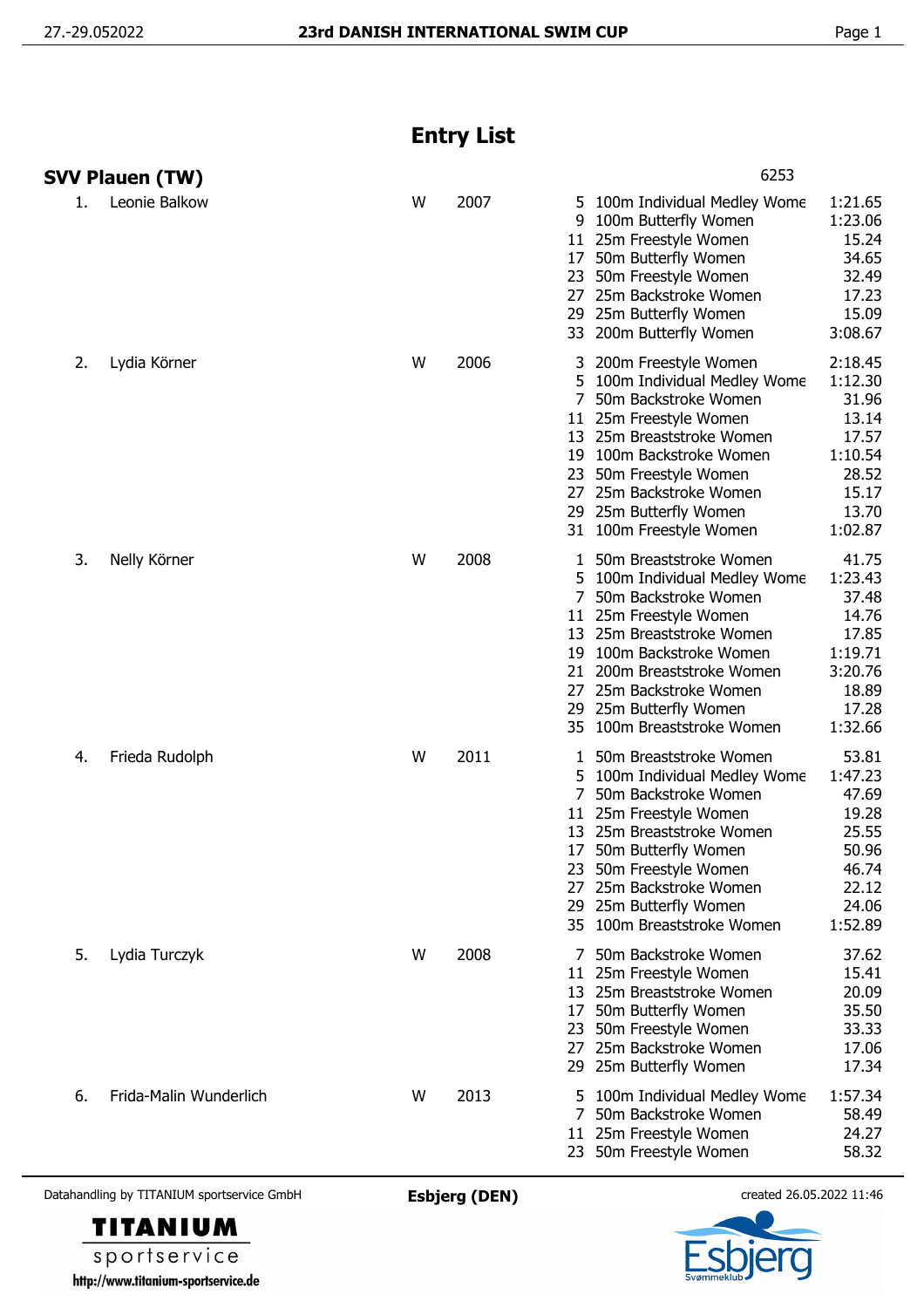|     | <b>SVV Plauen (TW)</b> |   |      | 6253                                                                                                                                                                                                                                                                                                                                                                                      |
|-----|------------------------|---|------|-------------------------------------------------------------------------------------------------------------------------------------------------------------------------------------------------------------------------------------------------------------------------------------------------------------------------------------------------------------------------------------------|
| 6.  | Frida-Malin Wunderlich | W | 2013 | 25m Backstroke Women<br>24.97<br>27<br>28.15<br>29<br>25m Butterfly Women                                                                                                                                                                                                                                                                                                                 |
| 7.  | Lotta-Elin Wunderlich  | W | 2012 | 2:52.78<br>3 200m Freestyle Women<br>1:45.83<br>100m Individual Medley Wome<br>5<br>100m Butterfly Women<br>1:50.64<br>9<br>25m Freestyle Women<br>18.56<br>11 <sup>1</sup><br>50m Butterfly Women<br>48.08<br>17<br>23 50m Freestyle Women<br>38.07<br>25m Backstroke Women<br>22.56<br>27<br>29 25m Butterfly Women<br>22.89<br>100m Freestyle Women<br>1:28.14<br>31                   |
| 8.  | Jordi Bremmers         | М | 2006 | 30.07<br>50m Breaststroke Men<br>2<br>100m Individual Medley Men<br>1:02.55<br>6<br>1:09.23<br>100m Butterfly Men<br>10<br>12 25m Freestyle Men<br>11.78<br>14.62<br>14 25m Breaststroke Men<br>27.55<br>50m Butterfly Men<br>18<br>25.03<br>50m Freestyle Men<br>24<br>12.67<br>30 25m Butterfly Men<br>55.59<br>100m Freestyle Men<br>32<br>100m Breaststroke Men<br>1:10.41<br>36      |
| 9.  | Laurence Lindner       | М | 2012 | 46.29<br>2 50m Breaststroke Men<br>1:28.28<br>100m Individual Medley Men<br>6<br>1:29.34<br>100m Butterfly Men<br>10<br>16.65<br>12 25m Freestyle Men<br>21.81<br>14 25m Breaststroke Men<br>35.24<br>50m Butterfly Men<br>18<br>34.41<br>24 50m Freestyle Men<br>28 25m Backstroke Men<br>19.40<br>15.64<br>25m Butterfly Men<br>30<br>100m Breaststroke Men<br>1:45.12<br>36            |
| 10. | <b>Felix Mocker</b>    | M | 2012 | 55.33<br>50m Breaststroke Men<br>2:00.56<br>100m Individual Medley Men<br>6<br>50m Backstroke Men<br>51.38<br>20.01<br>25m Freestyle Men<br>12<br>22.00<br>25m Breaststroke Men<br>14<br>50m Butterfly Men<br>52.17<br>18<br>46.50<br>50m Freestyle Men<br>24<br>25m Backstroke Men<br>21.06<br>28<br>24.41<br>25m Butterfly Men<br>30<br>100m Breaststroke Men<br>2:00.67<br>36.         |
| 11. | <b>Til Neumeister</b>  | М | 2008 | 37.79<br>50m Breaststroke Men<br>2<br>1:16.50<br>100m Individual Medley Men<br>6<br>1:16.26<br>100m Butterfly Men<br>10<br>14.33<br>25m Freestyle Men<br>12<br>16.38<br>14 25m Breaststroke Men<br>32.28<br>50m Butterfly Men<br>18<br>29.11<br>50m Freestyle Men<br>24<br>15.28<br>30 25m Butterfly Men<br>1:06.53<br>100m Freestyle Men<br>32<br>1:25.01<br>100m Breaststroke Men<br>36 |
| 12. | Julius Rudolph         | M | 2009 | 2:45.20<br>4 200m Freestyle Men<br>6 100m Individual Medley Men<br>1:25.58                                                                                                                                                                                                                                                                                                                |

Datahandling by TITANIUM sportservice GmbH **Esbjerg (DEN)** created 26.05.2022 11:46

http://www.titanium-sportservice.de

**TITANIUM** sportservice